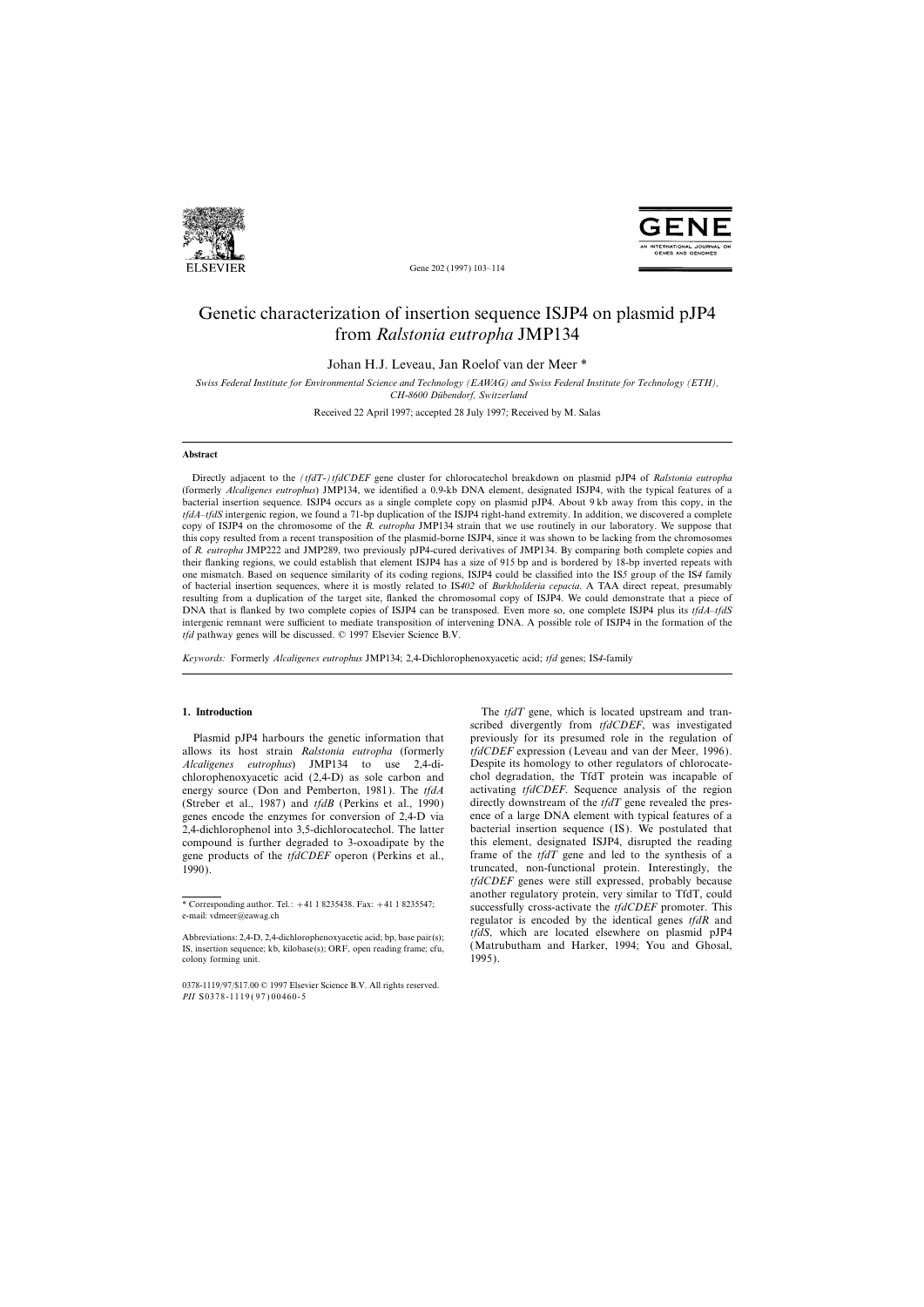In this paper, we present the complete sequence of *2.2. DNA isolation, manipulation and sequencing* ISJP4 and an analysis of its prominent features. We

are listed in Table 1. *R. eutropha* strains were grown on tions of the manufacturer. Oligonucleotides for the NB or on *Pseudomonas* mineral medium (MM) polymerase chain reaction (PCR) were obtained from (Gerhardt et al., 1981) with the addition of 5 mM 2,4-D MWG-BIOTECH AG (Ebersberg, Germany). DNA or fructose as sole carbon and energy source. *E. coli* sequencing was performed as described by Sanger et al. strains were cultivated on LB medium (Sambrook et al., (1977), using a Sequenase kit (version 2.0; US 1989). Where appropriate, antibiotics were added in the Biochemical, Cleveland, OH, USA) with  $\lceil \alpha^{-32}P \rceil dATP$ following final concentrations: ampicillin,  $100 \mu g/ml$ ; (3000 Ci/mmol; Amersham International, Amersham, kanamycin, 50  $\mu$ g/ml; rifampicin, 10  $\mu$ g/ml; streptomy- UK). Computer analysis of DNA and amino-acid cin, 250 µg/ml. sequences was performed with the programs GCG (ver-

Table 1 Bacterial strains and plasmids<sup>a</sup>

demonstrate that ISJP4 has recently been active, can Total DNA from *R. eutropha* strains was isolated mobilize neighbouring DNA, and might have been according to the method of Marmur (Marmur, 1961). involved in shaping the present day's organization of Plasmid pJP4 was isolated from *R. eutropha* JMP134 the *tfd* genes on pJP4. (pJP4) as described by Hansen and Olsen (1978). Standard recombinant DNA techniques were carried out according to Sambrook et al. (1989). Restriction **2. Materials and methods** enzymes and other DNA-modifying enzymes were obtained from GIBCO/BRL Life Technologies *2.1. Bacterial strains, plasmids and growth media* (Gaithersburg, MD, USA), Pharmacia LKB Biotechnology (Uppsala, Sweden), or Appligene The bacterial strains and plasmids used in this study (Illkirch, France) and used according to the specifica-

|                                    | Relevant characteristics                                                                                                                        | Reference                 |  |
|------------------------------------|-------------------------------------------------------------------------------------------------------------------------------------------------|---------------------------|--|
| Bacterial strains                  |                                                                                                                                                 |                           |  |
| Ralstonia eutropha JMP134 (pJP4)   | $pJP4^+$ ; 2,4-D <sup>+</sup> ; fructose <sup>+</sup>                                                                                           | Don and Pemberton (1981)  |  |
| Ralstonia eutropha JMP134 (pJP4)   | Same, but with a chromosomal copy of ISJP4 on the chromosome                                                                                    | This work                 |  |
| R. eutropha JMP222                 | $pJP4^-$ ; 2,4-D <sup>-</sup> ; Sm <sup>r</sup> ; fructose <sup>+</sup>                                                                         | Don and Pemberton (1981)  |  |
| R. eutropha JMP289                 | $pJP4^-$ ; 2,4-D <sup>-</sup> ; Rif <sup>r</sup> ; fructose <sup>+</sup>                                                                        | Don and Pemberton (1981)  |  |
| R. eutropha JMP134 (RP1)           | pJP4 <sup>-</sup> ; RP1 <sup>+</sup> ; 2,4-D <sup>-</sup> ; Km <sup>r</sup> ; fructose <sup>+</sup> ; chromosomal copy of ISJP4                 | This work                 |  |
| R. eutropha JMP289::cba106-1 to -6 | Km <sup>r</sup> ; obtained by transformation of JMP289 with pCBA106                                                                             | This work                 |  |
| R. eutropha JMP289::cba108-1 to -6 | Km <sup>r</sup> ; obtained by transformation of JMP289 with pCBA108                                                                             | This work                 |  |
| Escherichia coli LE392             | Fructose <sup>-</sup> ; used as host for RP1                                                                                                    | Murray et al. (1977)      |  |
| E. coli DH5a                       | Supported propagation of plasmid pCBA70                                                                                                         | Sambrook et al. (1989)    |  |
| E. coli TG1                        | Supported propagation of M13mp18/19                                                                                                             | Sambrook et al. (1989)    |  |
| Plasmids                           |                                                                                                                                                 |                           |  |
| M13mp18/19                         | Cloning vehicle for sequencing                                                                                                                  | Sambrook et al. (1989)    |  |
| $pT7Blue(R)$ T-vector              | Ap <sup>r</sup> ; linear with T-overhanging ends to facilitate cloning of PCR-products                                                          | Novagen                   |  |
| pJP4                               | Harbors <i>tfdA</i> , <i>tfdB</i> and <i>tfdCDEF</i> genes coding for a 2,4-D degradative<br>pathway; belongs to the IncP incompatibility group | Don and Pemberton (1985)  |  |
| RP1                                | Broad host range R-plasmid; confers resistance to kanamycin; belongs to                                                                         | Datta et al. (1971)       |  |
|                                    | the IncP incompatibility group                                                                                                                  |                           |  |
| pKT230                             | Km <sup>r</sup> ; can replicate in R. eutropha                                                                                                  | Bagdasarian et al. (1981) |  |
| pCBA70                             | $pT7Blue(R)$ T-vector carrying a 3.5-kb PCR product with the flanking<br>regions of the chromosomally located copy of ISJP4; Ap <sup>r</sup>    | This work                 |  |
| pCBA100                            | Contains Km cassette with a copy of ISJP4 downstream on pUC                                                                                     | This work                 |  |
| pCBA106                            | Contains Km cassette flanked by two direct repeats of ISJP4                                                                                     | This work                 |  |
| pCBA107                            | Contains Km cassette flanked by two inverted repeats of ISJP4                                                                                   | This work                 |  |
| pCBA108                            | Contains Km cassette flanked downstream by ISJP4 and upstream by the<br>$tfdA-tfdS$ intergenic region                                           | This work                 |  |
| pCBA109                            | Contains Km cassette flanked downstream by ISJP4 and upstream by the<br><i>tfdA-tfdS</i> intergenic region in the opposite direction            | This work                 |  |

<sup>a</sup>Ap<sup>r</sup>, ampicillin resistance; Km<sup>r</sup>, kanamycin resistance; Sm<sup>r</sup>, streptomycin resistance; Rif<sup>r</sup>, rifampicin resistance; 2,4-D<sup>±</sup>, (in)ability to grow on 2,4-D as sole carbon and energy source; fructose $\pm$ , (in)ability to grow on fructose as sole carbon and energy source.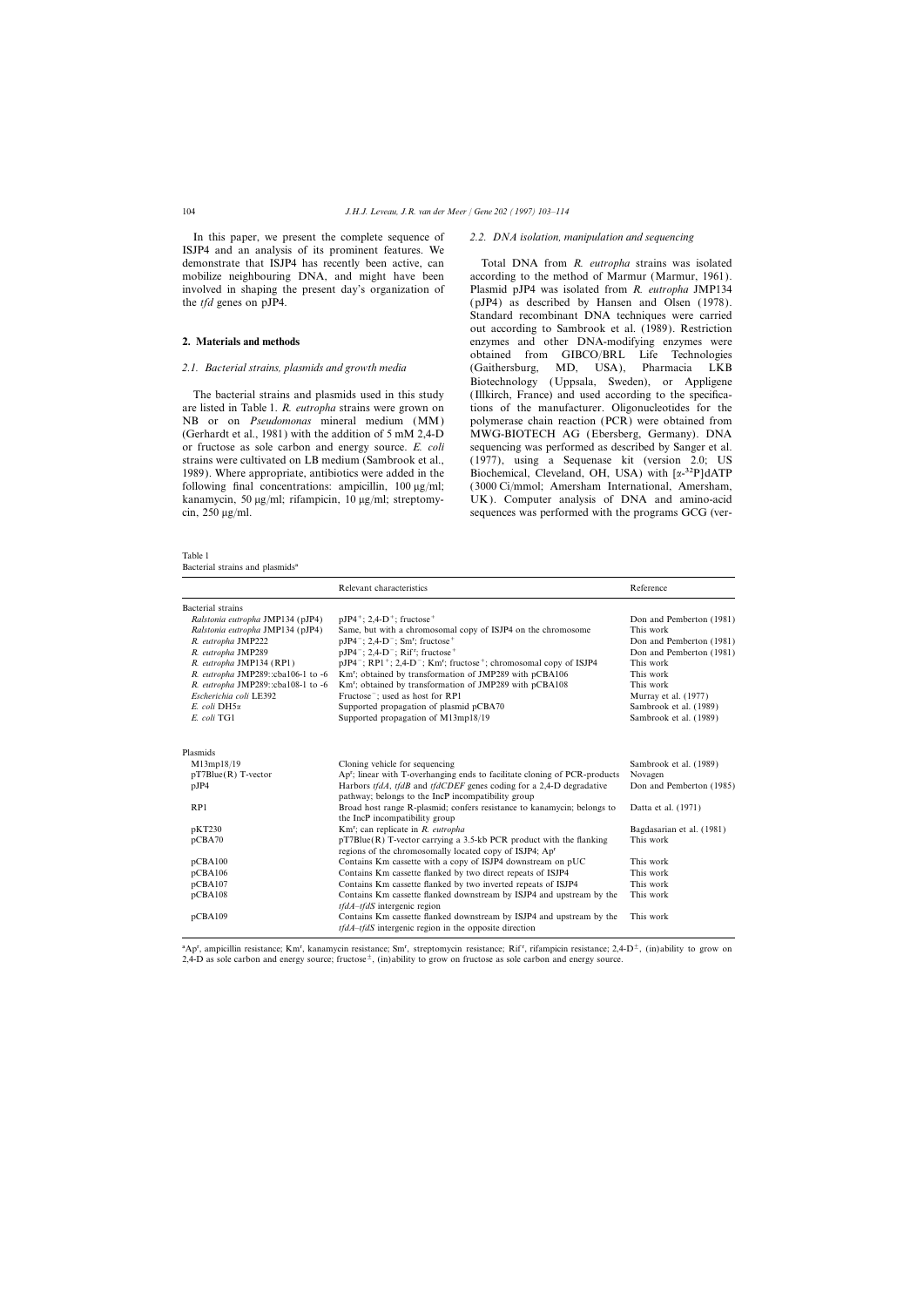sion 7.0, J. Devereux, University of Wisconsin) and in Fig. 4A. Total DNA from *R. eutropha* JMP134 (pJP4) DNASTAR (Lasergene, Madison, WI, USA). The was cut to completion with *Bam*HI. After nucleotide sequence of element ISJP4 presented in this phenol/chloroform extraction, the digested DNA was study has been deposited in the GenBank database religated with T4 DNA ligase in an overnight incubation under accession number U16782.  $\qquad \qquad$  at 15°C. The ligation mixture was used directly as tem-

*eutropha* JMP134 (pJP4) strain, which we use routinely BSA and 20 U/ml of *Taq* DNA polymerase (Life in our laboratory. It was derived by exchanging plasmid Technologies). As primers, we used ISJP4-1 in our laboratory. It was derived by exchanging plasmid Technologies). As pJP4 with RP1. Both plasmids belong to the IncP1 (5∞-CGATCAGTGCCCACAGTTCATCATCAATGAincompatibility group. *R. eutropha* JMP134 (pJP4) and TCG-3<sup>'</sup>) and ISJP4-2 (5<sup>'</sup>-ACGTACTCACGCGTG-*E. coli* LE392 (RP1) were grown to an OD<sub>600</sub> of 1.0. GCTTCACAACTTTCGTCG-3<sup>'</sup>), which were comple-<br>One-millilitre samples of each bacterial culture were mentary to internal sequences of ISJP4 and outward-One-millilitre samples of each bacterial culture were mixed and concentrated on a filter, which was incubated facing (Fig. 1). Amplification was carried out in a on an LB-plate overnight at 30°C. After incubation, the Crocodile II thermocycler (Appligene) with the following bacterial cells were resuspended from the filter in 1 ml settings: after denaturing for 2 min at 94°C, 10 cycles of MM, and dilutions were plated out on MM-plates 10 sec at 94 $\degree$ C, 30 s at 65 $\degree$ C and 10 min at 68 $\degree$ C were containing 5 mM fructose and 50 mg/ml kanamycin. carried out. After this, 15 cycles of 10 s at  $94^{\circ}$ C, 30 s at Colonies that appeared were transferred to fresh plates,  $65^{\circ}$ C plus an extension period at  $68^{\circ}$ C for a time span and six transconjugants were verified for the loss of that was 20 s longer than in the previous cycle, followed. plasmid pJP4 by establishing their inability to grow on A 7-min incubation at 68°C completed the reaction. The 2,4-D and by hybridizing the total DNA of these strains 3.5-kb PCR product was purified on an agarose gel, to a pJP4-specific probe (results not shown). isolated using a GeneClean Kit (Bio101, La Jolla, CA,

For the hybridization experiments, plasmid or chromosomal DNA was digested to completion with different *2.6. ISJP4-mediated mobilization of DNA* restriction enzymes, after which the DNA fragments were separated on a 0.8% agarose gel in TAE. The DNA To demonstrate ISJP4-mediated mobilization of fragments were then blotted on to Qiabrane (Qiagen, neighbouring DNA segments, we constructed pUC-Chatsworth, CA, USA) using standard vacuum-blotting based plasmids that contained different copies of ISJP4 procedures. Hybridization of the membrane to radioac- flanking a kanamycin ( Km) cassette (for restriction tively labeled probes was done according to Sambrook maps, see Fig. 5). Plasmid pCBA100 was made by the et al. (1989). As probes, we used the *Sma*I–*Mlu*I internal insertion of a Km cassette on a 1.7-kb *Sal*I fragment of portion of element ISJP4 copy A, the *Pst*I–*Bam*HI pUT/Km (Herrero et al., 1990) into the *Xho*I site of the fragment of pCBA70 harboring a DNA segment that 2.7-kb *Pst*I–*Hin*dIII fragment of pJP4 containing ISJP4 flanked ISJP4 copy B, or the *Bam*HI fragment of in pUC19. Insertion of a 1.6-kb *Nco*I–*Hin*dIII fragment pCBA100 with the kanamycin cassette. These frag- of pJP4 with ISJP4 on it into *Pst*I-cut pCBA100 resulted ments were radioactively labeled with  $\alpha^{-32}P$  dATP in plasmid pCBA106. Plasmid pCBA107 is identical to (Amersham) using a Random Primed DNA Labeling pCBA106, but with the inserted ISJP4 in the opposite Kit (Boehringer-Mannheim, Mannheim, Germany). orientation. For cloning of the piece of ISJP4 DNA<br>After hybridization, the membrane was washed twice residing in the *tfdA-tfdS* intergenic region, we first for 30 min in a high stringency buffer at  $62^{\circ}$ C, and amplified this region in a PCR using a set of specific subsequently exposed to autoradiographic film. After primers (5′-CCTCCGCTGCAGCAACGAAATAGexposure to film, probes were washed off again by a C-3∞, located in the coding region of *tfdS* and  $2\times30$  min treatment at 95°C in 0.1×SSC plus 1.5% 5′-AACACCAGCACCGAATTCTCGTCC-3′ in the SDS. After verifying complete removal of the probes, coding region of *tfdA*). The 0.4-kb PCR product was the membrane was rehybridized with a second probe. cloned into  $pT7Blue(R)T-vector$ , and its DNA sequence

isolate the extremities of ISJP4 copy B and its flanking but with the ISJP4 border region in the opposite orientaregion. A graphic presentation of this protocol is given tion. These plasmids were transformed to *R. eutropha*

plate DNA in a PCR. Besides the DNA, PCR mixtures *2.3. Construction of strain* R. eutropha *JMP134 (RP1)* contained 0.5 mM of both primers, 20 mM Tris–HCl  $(pH 8.4)$ , 50 mM KCl, 2 mM MgCl<sub>2</sub>, 0.05% W1, 0.2 mM *R. eutropha* JMP134 (RP1) is a derivative of the *R.* of each deoxynucleoside triphosphate, 0.2 mg/ml USA), and subsequently cloned into  $pT7Blue(R)T-$ *2.4. Hybridization experiments* vector (Novagen, Madison, WI, USA). The resulting plasmid was designated pCBA70 (Fig. 4B).

residing in the *tfdA–tfdS* intergenic region, we first was verified. The region containing the ISJP4 border *2.5. Isolation of ISJP4 copy B and its flanking DNA* sequence was recovered from this plasmid as a *Pst*I fragment and ligated into *Pst*I-cut pCBA100 to yield We designed a digestion/religation/PCR protocol to plasmid pCBA108. pCBA109 is the same as pCBA 108,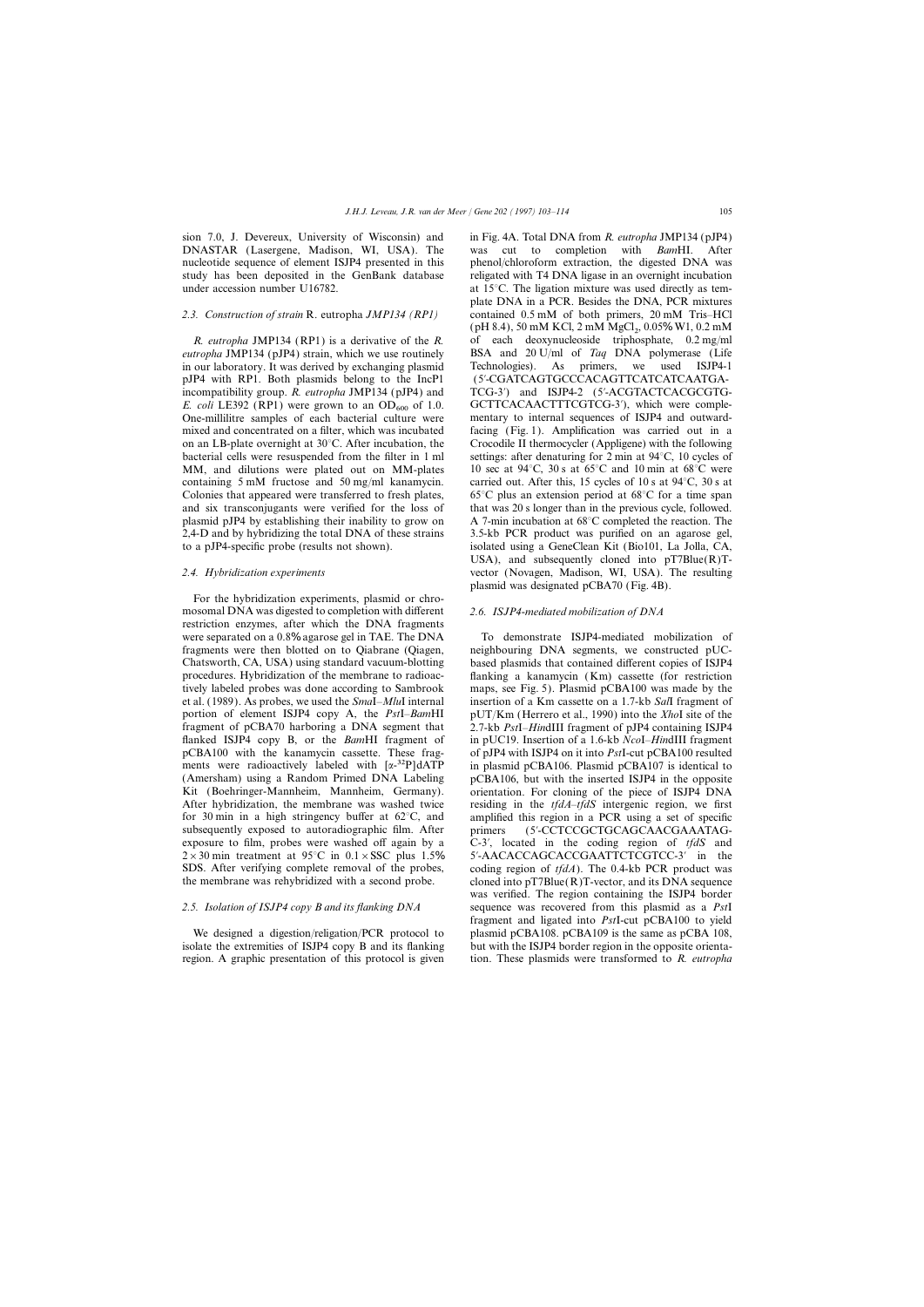

Fig. 1. Nucleotide sequence of ISJP4 copy A and its flanking regions on plasmid pJP4. Bases are numbered relative to the ATG start codon of the *tfdT* gene (Leveau and van der Meer, 1996), whose 3'-end is marked on the sequence with an open-pointed arrow. Restriction sites are marked in italics in and below the sequence. The 21-bp inverted repeats flanking the central core of ISJP4 are boxed; the 18-bp inverted repeat sequences (IR-L, IR-R), which probably represent the true boundaries of ISJP4 (see Discussion), are underlined. The 71-bp stretch that is marked with a grey line at the right-hand extremity is identical to the piece of ISJP4 in the *tfdA*–*tfdS* intergenic region. The position and orientation of primers ISJP4-1 and ISJP4-2 that were used to isolate ISJP4 copy B are indicated with arrows. The amino-acid sequences of the ORF1 and ORF2 translation products are given above the nucleotide sequence. Also shown are the starts and ends of ORFs 3 to 6. Segments A through G represent regions of the ORF1 and ORF2 products that are conserved (highly conserved residues are highlighted with boxes) in the translation products of two IS*5* subclusters of the IS4 family of bacterial insertion sequences (Rezsöhazy et al., 1993). These include IS402 from *Burkholderia cepacia* (Ferrante and Lessie, 1991), IS*1237* from *Clavibacter xyli* subsp. *cynodontis* (Laine et al., 1994), IS*427* from *Agrobacterium tumefaciens* (pUCD800) (de Meirsman et al., 1990), IS*869* from *A. tumefaciens* (Paulus et al., 1991), IS*1301* from *Neisseria meningiditis* (Hammerschmidt et al., 1996), IS*1248* from *Paracoccus denitrificans* (van Spanning et al., 1995), IS*Rm4* from *Rhizobium meliloti* GR4 (Soto et al., 1992), IS*1031*D from *Acetobacter xylinum* (Coucheron, 1993) (representative of IS*1031*A and IS*1031*C as well ), IS*1032* from *A. xylinum* (Iversen et al., 1994), an IS-element from *Mycobacterium tuberculosis* (Mariani et al., 1993) and Tn*4811* from *Streptomyces lividans* 66 (Chen et al., 1992). The black arrow at the AAAAA sequence indicates the position of the putative −1 translational frameshift signal (see Discussion).

JMP289 by electroporation as described elsewhere **3. Results** (Taghavi et al., 1994). Aliquots of transformation mixtures were plated on NB plus 50 mg/ml kanamycin after *3.1. ISJP4 is related to IS5 group members of the IS4 c*. 1, 3, 17 and 22 h of phenotypic expression at 30°C, *family of bacterial insertion sequences* and the number of Km<sup>r</sup> colonies was determined. Of the transformants with pCBA106 and pCBA108, six Directly downstream of and partially overlapping

were selected (designated JMP289::cba106-1 to -6 and with the *tfdT* gene on plasmid pJP4 (Leveau and van der JMP289::cba108-1 to -6, respectively) from which total Meer, 1996), we identified a 0.9-kb DNA sequence that genomic DNA was isolated and hybridized with probes revealed substantial homology with IS-elements. This for ISJP4 and for the Km-cassette. Sequence was designated ISJP4 and is presented in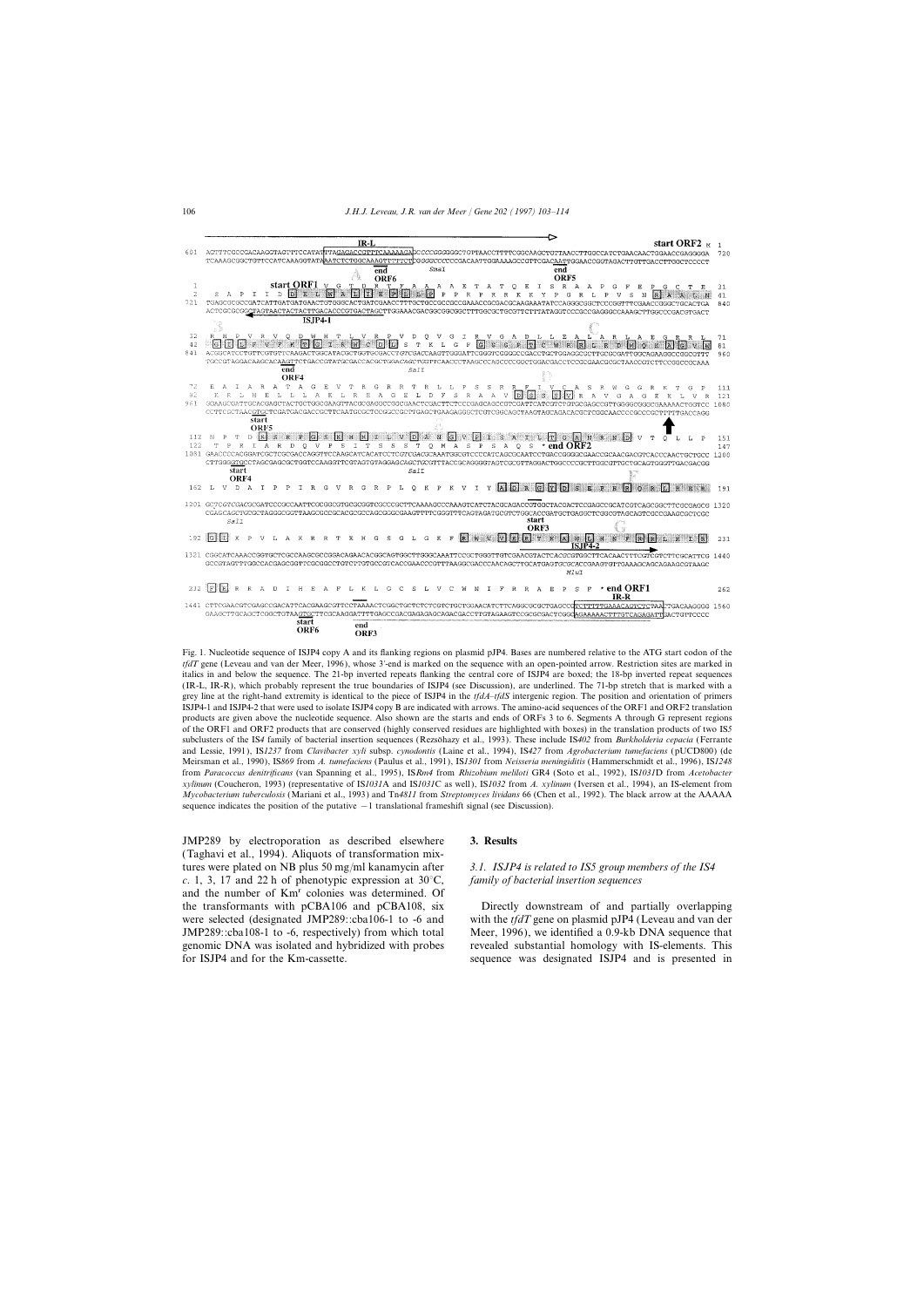Fig. 1. Two 21-bp inverted repeats seemed to form the ends of the element, although the outermost three nucleotides of each repeat could actually have been caused by a complex target site duplication (see Discussion). Six possible open reading frames (ORFs)—with a size of at least 50 codons, and starting with an ATG or GTG—could be identified on the ISJP4 sequence (Fig. 1). Of these, two (i.e., ORF1 and ORF2) encode polypeptides with significant homology to proteins encoded by members of two previously recognized subclusters within the so-called IS*5* group of the IS*4* family of bacterial insertion sequences (Rezsonazy et al., 1993) (results not shown). A database search with the translation products of ORFs 3 to 6 produced no notable similarity scores. The ISJP4 ORF1 and ORF2 translation products were most similar to those of ORF1 (72% in a 210-aa overlap) and ORF2 (75% in 147 aa), respectively, of IS*402* from *Pseudomonas (Burkholderia) cepacia* (Ferrante and Lessie, 1991). The other members of the two IS*5* subclusters were clearly less similar to ISJP4 than IS*402*. We could identify seven stretches of aminoacid sequences (segments A to G) in ORF1 and ORF2 that are relatively well conserved between members of Fig. 2. Hybridization of purified plasmid pJP4 DNA digests with the IS5 subgroups (Fig. 1) Interestingly whereas some ISJP4 probe. (A) The left panel shows an agarose g ISJP4 probe. (**A**) The left panel shows an agarose gel with different the IS*5* subgroups (Fig. 1). Interestingly, whereas some subsets of plasmid pJP4. The middle panel is a schematic drawing of **IS** aloments had all arr IS-elements had all or most of the seven conserved<br>all restriction fragments appearing on agarose gel. The right panel regions combined in one single protein (ORF832 of shows the resulting autoradiogram after hybridization. Lanes: 1, IS*1032*, and the transposases of IS*1031*D, an IS-element digested with *Bam*HI; 2, *Eco*RI; 3, *Hin*dIII. (**B**) Part of the restriction from *Mycobacterium tuberculosis* and Tn*4811*), for map of plasmid pJP4 for *Bam*HI, *Eco*RI and *Hin*dIII [modified from ISJP4, these stretches occurred either in the N-terminal Don and Pemberton (1985)]; the numbering of the *Bam*HI, *Eco*RI and part of the ORF2 protein or in the C-terminal portion<br>of the ORF1 product. This was also the case for IS402<br>probe. A close-up of the approximately 4-kb *EcoRI–HindIII* fragment (ORF2 and ORF1), IS*1237* (ORF2 and ORF1), IS*427* and a genetic map of the *tfd* region are presented at the bottom. The (ORF4 and ORF3), IS*869* (ORF3 and ORF1), IS*1301 Sma*I and *Mlu*I sites that were used to generate the ISJP4 probe and (ORF1 and ORF2), ISI248 (ORF3 and ORF1) and the position of the *PstI* restriction sites directly surrounding ISJP4<br>IS Read (true tensores seen) (for a performance and local are indicated. IS*Rm4* (two transposases) (for references, see legend of Fig. 1).

is situated directly next to a cluster of genes coding for ISJP4 probe hybridized to a single 4.8-kb *Pst*I fragment chlorophenol degradation, i.e., *(tfdT-) tfdCDEF* and of plasmid pJP4 (Fig. 3A, lanes 16 and 17). This frag*tfdB* (Perkins et al., 1990; Leveau and van der Meer, ment partly overlaps the 4-kb *Eco*RI–*Hin*dIII fragment 1996) (Fig. 2B). We checked whether more copies of of pJP4 (Fig. 2B). DNA sequence analysis downstream ISJP4 existed on plasmid pJP4, perhaps forming a of ISJP4 up to the first *Pst*I site did not reveal any composite transposon. To this end, we hybridized a additional ISJP4-like sequences (not shown). This indiradioactively labeled *Sma*I–*Mlu*I internal fragment of cated that there exists only one complete copy of ISJP4 ISJP4 to purified plasmid pJP4 DNA that was digested on pJP4. This copy will be referred to as ISJP4 copy A with *Bam*HI, *Eco*RI and *Hin*dIII. The locations of these from here on. sites on the physical map of plasmid pJP4 are known Interestingly, at least one short sequence (71 bp), fragment (lane 3). This showed that the region of pJP4 2B). The sequences surrounding this DNA stretch

size  $12$ (kb)  $\overline{\mathbf{z}}$ 6 × Ī,  $\overline{2}$ 1.6 R **BanHI** EcoRI HindIII 6  $1kb$ **HistIII** EoRI SmalMhal Pstl Psrl 264 anza|| izzivza - 1 **old R HACDEF**  $<sup>147</sup>$ </sup> ISJP4 tfdD<sub>u</sub> tfdR tfdS tfdA

 $\mathbf{1}$  $\overline{2}$ 

3 1

 $2<sup>3</sup>$ 

that contained ISJP4 was limited to an approximately *3.2. ISJP4 occurs as a single complete copy on plasmid* 4-kb *Eco*RI–*Hin*dIII fragment (Fig. 2B). According to *pJP4* the map of pJP4, this fragment lies directly upstream of  $(tfdT-)tfdCDEF$ , which is where we discovered ISJP4 The newly discovered element ISJP4 on plasmid pJP4 originally. In other hybridizations, we found that the

(Don and Pemberton, 1985). In all three cases, the identical to ISJP4 copy, exists elsewhere on plasmid ISJP4 probe hybridized to a single fragment (Fig. 2A): pJP4 (copy C hereafter). We found a DNA sequence the 12-kb *Bam*HI-3 fragment ( lane 1), the 15-kb identical to the right-hand extremity of ISJP4 between *Eco*RI-2 fragment (lane 2) and the 22-kb *Hin*dIII-2 the *tfdS* and *tfdA* genes on plasmid pJP4 (Figs. 1 and

A

1.  $2<sub>3</sub>$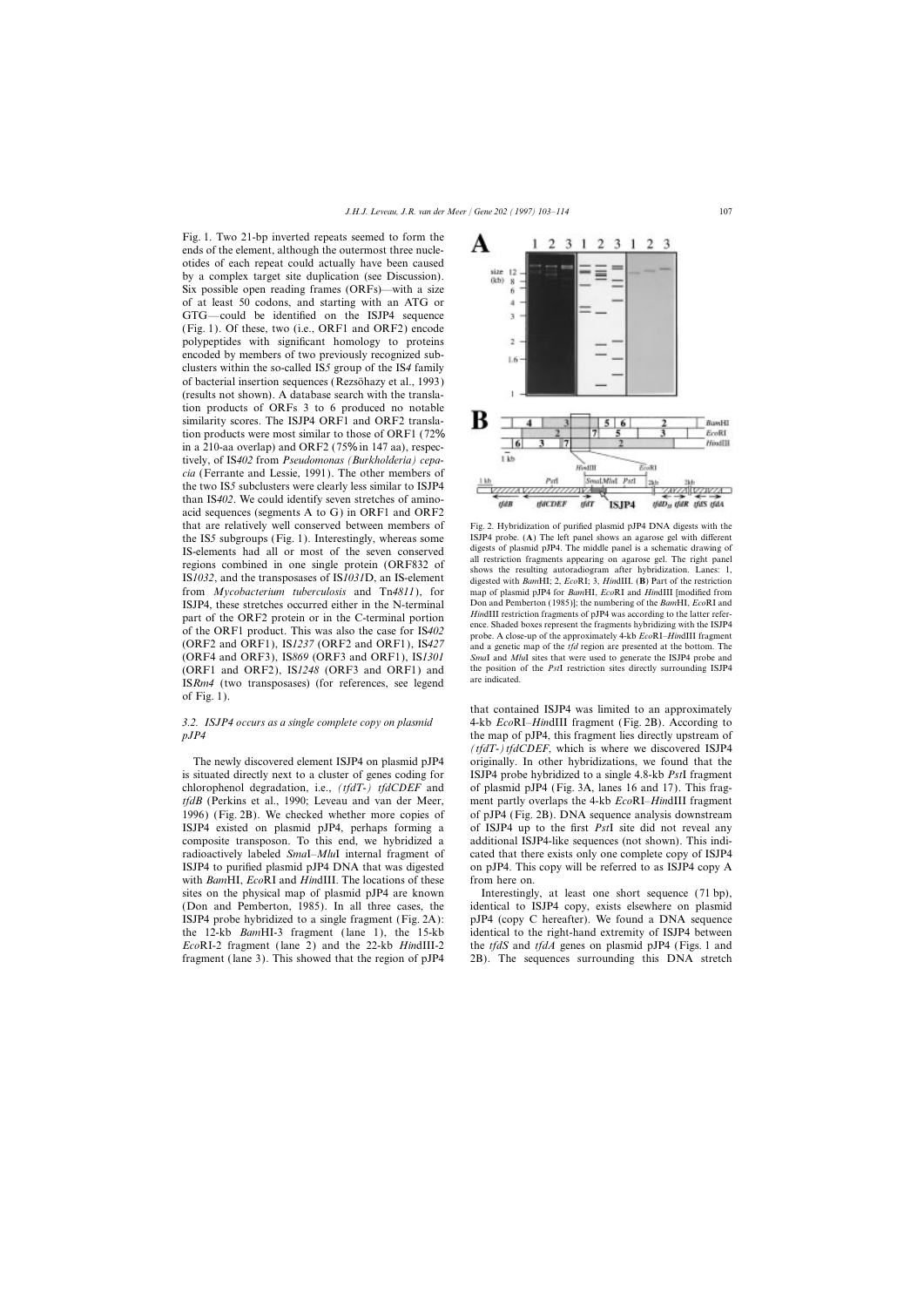

Fig. 3. Hybridization of total DNA digests from different *R. eutropha* strains with the ISJP4 probe (**A**) or the pCBA70-*Pst*I/*Bam*HI probe (**B**). Details on the hybridization procedure are given in Materials and methods. The migration distance of standard-sized DNA fragments is given on the right. Lanes: 1, 6, 11 and 16, total DNA of *R. eutropha* JMP134 (pJP4) grown on 2,4-D; 2, 7, 12 and 17, total DNA of *R. eutropha* JMP134 (pJP4) grown on fructose; 3, 8, 13 and 18, total DNA of *R. eutropha* JMP134 (RP1) grown on fructose; 4, 9, 14 and 19, total DNA of *R. eutropha* JMP222 grown on fructose; 5, 10, 15 and 20, total DNA of *R. eutropha* JMP289 grown on fructose. The DNA in lanes 1 through 5 was digested with *Bam*HI, in lanes 6 through 10 with *Eco*RI, in lanes 11 through 15 with *Hin*dIII and in lanes 16 through 20 with *Pst*I.

revealed no resemblance to ISJP4 copy A or to sequences Fig. 2A). The same explanation held for the hybridizing flanking it (not shown). 4.8-kb *Pst*I fragment (Fig. 3A, upper band in lanes 16

*pha* JMP134 (pJP4) for the presence of additional ISJP4 from pJP4, since we had not detected them in hybridizacopies. This might give us a clue as to whether ISJP4 tions with purified plasmid pJP4 (Fig. 2A). The second was able to transpose. In contrast to the plasmid hybrid- copy of ISJP4 (copy B) was then isolated by applying izations, we found two DNA fragments hybridizing for the PCR with ISJP4-outward facing primers (ISJP4-1 each of the three restriction enzymes when we used the and ISJP4-2, Fig. 1). As template, we took *Bam*HIinternal ISJP4 probe on digested total DNA from *R.* digested and subsequently religated total DNA of *R. eutropha* JMP134 (Fig. 3A). The 12-kb *Bam*HI (upper *eutropha* JMP134 (pJP4). Only recircularized *Bam*HI band in lanes 1 and 2), 15-kb *Eco*RI (upper band in fragments that contained a complete copy of ISJP4 lanes 6 and 7) and 22-kb *Hin*dIII (upper band in lanes would serve as a template and render a PCR product 11 and 12) fragments were restriction fragments of (Fig. 4A). The PCR product that we obtained had a plasmid pJP4 that hybridized with the probe (see size of 3.5 kb (not shown), which was what we expected

and 17). However, the additional hybridizing fragments, *3.3. A second copy of ISJP4 exists in* R. eutropha i.e., 4.0-kb *Bam*HI (Fig. 3A, lower band in lanes 1 and *JMP134* 2), 5.8-kb *Eco*RI (lower band in lanes 6 and 7), 13-kb *Hin*dIII (lower band in lanes 11 and 12) and 2.0-kb We also checked the total genomic DNA of *R. eutro- Pst*I (lower band in lanes 16 and 17), could not originate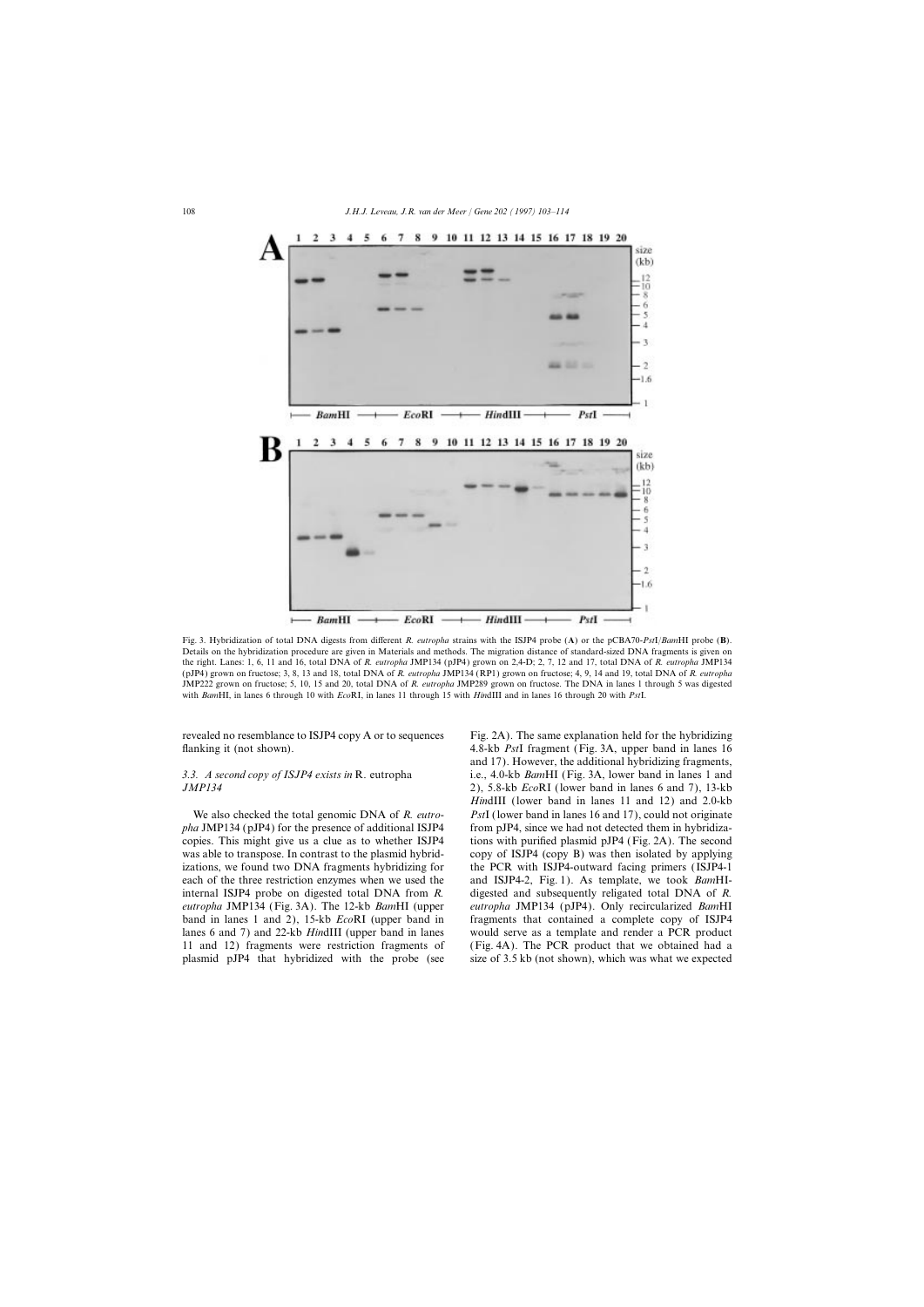

to obtain the flanking DNA of the second ISJP4. Details are given in attributed to the 4.0-kb *Bam*HI, 5.8-kb *Eco*RI and 13-kb the text. (B) Map of plasmid pCBA70 containing the PCR-product with part of the ISJP4 copy B plus its flanking regions. Relevant restric-<br>tion sites are indicated (B, BamHI; E, EcoRI; P, PstI). The ISJP4 probe and that carry ISJP4 copy B (see Fig. 3A). *Pst*I–*Bam*HI fragment that was used as a chromosomal probe is An identical hybridization pattern was found for *R.* marked with a grey line. Also shown is a reconstruction of the 4.0-kb *eutropha* JMP134 (RP1) (Fig. 3B, lanes 3, 8 and 13).<br>*BamHI* chromosomal fragment of *R. eutropha* JMP134 that contained Since this strain was devoid o BamHI chromosomal tragment of *R. eutropha* JMP134 that contained<br>
copy B of ISJP4. Depicted below is the same fragment, but lacking<br>
ISJP4 copy B, as it occurs in *R. eutropha* JMP222 and JMP289.<br>
Since this strain was de

for amplification of the recircularized 4.0-kb *Bam*HI fragment containing ISJP4 copy B (Fig. 3A, lanes 1 and *3.4. ISJP4 is absent in pJP4-cured strains* R. eutropha 2). Theoretically, we also expected a PCR product from *JMP222 and JMP289* the circularized 12-kb *Bam*HI-3 fragment of plasmid pJP4, but the size of that expected product (11 kb) most The total DNAs of *R. eutropha* JMP222 and JMP289 probably exceeded the capacity of the *Taq* DNA poly- also gave single hybridizing bands for each of the merase in the PCR. The obtained 3.5-kb PCR product restriction enzymes *Bam*HI, *Eco*RI and *Hin*dIII was cloned (plasmid pCBA70) and from its restriction (Fig. 3B). Rather unexpectedly, however, the sizes of map we were able to reconstruct the topography of the these fragments (3.1-kb *Bam*HI in lanes 4 and 5, 4.9-kb original 4.0-kb *Bam*HI fragment (Fig. 4B). DNA *Eco*RI in lanes 9 and 10 and 12-kb *Hin*dIII in lanes 14 sequence analysis of pCBA70 revealed that the expected and 15) were smaller than those observed for the other parts of an ISJP4 copy were indeed present. The ampli- two strains. Interestingly, the difference in size was fied ends of this ISJP4 copy B were identical to those always 0.9 kb, which is about the size of element ISJP4. of the original copy A on plasmid pJP4, including the It therefore appeared to us that strains JMP222 and inverted repeats. The regions directly outside the JMP289, unlike *R. eutropha* JMP134 (pJP4) and its inverted repeats were different from those on plasmid direct derivative *R. eutropha* JMP134 (RP1), did pJP4 (partly shown in Fig. 6A). These regions were not have a copy of ISJP4 on their chromosome. searched for homologies, and we found a coding region Hybridization of *Pst*I-digested total DNAs to the *c*. 475 bp downstream of the IR-R of copy B with pCBA70 probe revealed an identical 9-kb fragment for significant similarities to methyltransferases of various all four strains (Fig. 3B; lanes 16 through 20), indicating prokaryotic and eukaryotic organisms (not shown). that this region on the chromosomes of all *R. eutropha* Next, the 2.1-kb *Pst*I–*Bam*HI fragment of pCBA70 derivatives was not disturbed. This would be expected, (Fig. 4B), which carried part of the DNA region into since this probe was part of a chromosomal *Pst*I fragwhich ISJP4 copy B was inserted, to total DNA of *R*. ment outside ISJP4 of *R. eutropha* JMP134 (pJP4) or *eutropha* JMP134. To distinguish between hybridization JMP134 (RP1) (Fig. 4B). signals from chromosomally located and plasmid-borne Hybridizations of total DNAs from *R. eutropha* fragments, we also probed the total DNA of three JMP222 and JMP289 to the ISJP4 probe showed no derivative strains of *R. eutropha* JMP134 (pJP4) that signal (Fig. 3A, lanes 4 and 5, 9 and 10, 14 and 15, 19 had been cured of plasmid pJP4. Two of these had and 20), whereas the ISJP4-containing fragments of *R*. already been isolated previously, i.e., *R. eutropha eutropha* JMP134 (RP1) [namely the 4.0-kb *Bam*HI JMP222 and JMP289 (Don and Pemberton, 1981). As (Fig. 3A, lane 3), 5.8-kb *Eco*RI (lane 8), 13-kb *Hin*dIII a third strain, we constructed a pJP4− derivative of the ( lane 13) and 9-kb *Pst*I (lane 18) fragments] hybridized *R. eutropha* JMP134 (pJP4) strain that we use routinely positively.

in our laboratory, by employing the principle of plasmid exclusion. To this end, we mated *R. eutropha* JMP134 (pJP4) with *E. coli* LE392 harbouring plasmid RP1. Plasmids pJP4 and RP1 belong to the same incompatibility group IncP1. Therefore, by selecting for the ability to grow on fructose (held only by *R. eutropha* JMP134) and kanamycin resistance (encoded by plasmid RP1), we were able to isolate an *R. eutropha* JMP134 strain that was cured of plasmid pJP4, but contained RP1.

The total DNA of *R. eutropha* JMP134 (pJP4) that was digested with either *Bam*HI, *Eco*RI, or *Hin*dIII, showed only a single hybridization signal with the pCBA70 probe in each case (Fig. 3B, lanes 1 and 2, 6 Fig. 4. (A) Graphical presentation of the strategy that was followed and 7, 11 and 12, respectively). This signal could be to obtain the flanking DNA of the second ISJP4. Details are given in attributed to the 4.0 kb BawHI ally located fragments.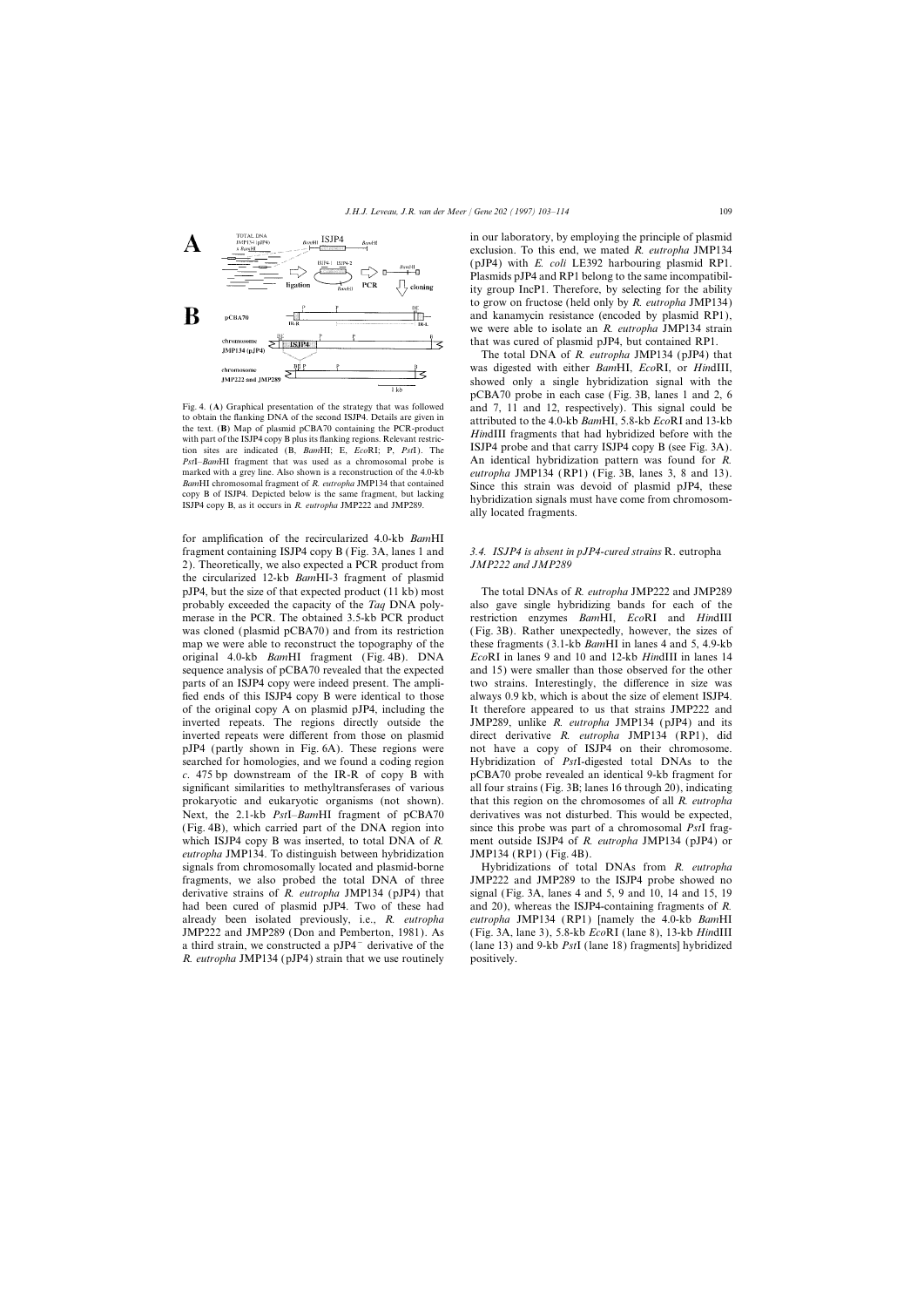at one time, a complete ISJP4 existed at this position C on the *tfdA*–*tfdS* intergenic region, the transformation on pJP4, which, together with copy A, might have frequency was clearly higher. The proper orientation of formed a composite transposon that mediated the mobi- copy C was crucial for transposition: with plasmid lization of the intervening pJP4 DNA. Since copy C pCBA109, no transformants were obtained. The single contains an intact right-hand repeat (IR-R) sequence, transformant with pCBA100 may be the result of a it may actually still be part of such a composite transpo- simple transposition of ISJP4 upstream of the Km son. To test ISJP4-mediated mobility of DNA sequences, cassette, followed by a complex transposition of the we transformed strain JMP289 with a set of suicide whole DNA region. plasmids (Fig. 5) that contained a kanamycin resistance To verify the nature of these transpositions, total cassette flanked by either one copy of ISJP4-A genomic DNA from six colonies of the pCBA106- (pCBA100), two directly oriented copies of ISJP4-A transformation (referred to as JMP289::cba106-1 to -6) (pCBA106), two invertedly oriented copies of ISJP4-A and six colonies of the pCBA108-transformation (pCBA107), one copy A and one copy C in the orienta- (JMP289::cba108-1 to -6) was *Pst*I- or *Eco*RI-digested tion as on pJP4 (pCBA108), or one copy A and one and hybridized with radioactively labeled probes for copy C in the opposite orientation (pCBA109). Only ISJP4 and for the Km cassette (Fig. 6). DNA from by transposition of the cassette to the chromosome of JMP289::cba106 strains, which was cut with either *Pst*I JMP289, could Km resistance be conferred. Fig. 5 sum- or *Eco*RI, gave two hybridization signals with the ISJP4 marizes the results of a typical transformation experi-<br>probe for strain numbers 1, 3, 4, 5 and 6 (Fig. 6A), and ment (see legend for details). We obtained a fair number one with the Km-probe, as expected (Fig. 6B). This of Kmr colonies for pCBA106, pCBA107 and pCBA108. band corresponded to one of the ISJP4-hybridizing With plasmid pCBA109, no transformants were fragments, either the one with the right copy of ISJP4 obtained, whereas only one colony appeared after trans- (*Pst*I-digestion) or the one with the left copy (*Eco*RIformation with pCBA100. A control transformation digestion) (left and right according to Fig. 5). The sizes without the addition of DNA gave no colonies, whereas of hybridizing fragments were different between transas positive control transformation pKT230 was applied. formants, indicating that transposition had occurred at By plating on non-selective NB plates, we found that different locations. Furthermore, the hybridizing fragthe rate of survival of JMP289 after electrotransforma- ments had a size larger than the expected minimal sizes tion was the same for all the pCBA constructs (results of 1.3 and 3.8 kb for the left and right *Pst*I fragments, not shown). With the Km cassette trapped between two and 3.5 and 1.6 kb for the left and right *Eco*RI fragdirect copies of ISJP4 (pCBA106), the number of trans- ments, respectively (Fig. 5), if one assumes the borders

*3.5. ISJP4 can mobilize neighbouring DNA sequences as* formants was slightly higher than when the two ISJP4 *a composite transposon* copies occurred as an inverted repeat (pCBA107), but this was not considered to be significant. With pCBA108, The finding of ISJP4 copy C suggested that perhaps which contains only one intact copy of ISJP4 plus copy

|         | 1 <sub>kb</sub>                                               | number of Km <sup>r</sup> cfu's after |         |                |          |
|---------|---------------------------------------------------------------|---------------------------------------|---------|----------------|----------|
|         | PstI<br>EcoRI                                                 | 1 hour                                | 3 hours | 17 hours       | 22 hours |
| pCBA100 | $IR-R$ $IR-L$<br>$Km \rightarrow$<br>$+$ tfd $T$<br>IR-R IR-L | $\theta$                              |         | 0              | 0        |
| pCBA106 | $Km \rightarrow$                                              | $\overline{0}$                        | 10      | 7              | 12       |
| pCBA107 | $IR-L$ $IR-R$<br>$Km \rightarrow$                             | 1                                     | 5       | $\overline{2}$ | 3        |
| pCBA108 | $IR-R$<br>$Km \rightarrow$                                    | 4                                     | 27      | 39             | 37       |
| pCBA109 | $IR-R$<br>$Km \rightarrow$<br>$ISJP4-C$<br>ISJP4-A            | $\theta$                              | 0       | 0              | 0        |
| pKT230  |                                                               | 30                                    | 130     | 600            | 490      |

Fig. 5. Transformation of *R. eutropha* JMP289 with plasmids containing a Km cassette and different conformations of ISJP4. On the left, the restriction maps of plasmid pCBA100, pCBA106, pCBA107, pCBA108, and pCBA109 are given. 0.5 mg of purified plasmid DNA was used to electrotransform  $5 \times 10^8$  JMP289 cells (see Materials and methods). After 1, 3, 17, and 22 h of incubation at 30°C, a 1/4 volume aliquot of the electrotransformation mixtures was plated on NB plates supplemented with 50 µg/ml of kanamycin. The number of Km<sup>r</sup> colonies that arose from a particular time aliquot is given in the table on the right. As a control, we transformed JMP289 with 0.5 mg of plasmid pKT230, which confers kanamycin resistance to, and replicates in, JMP289 (bottom line).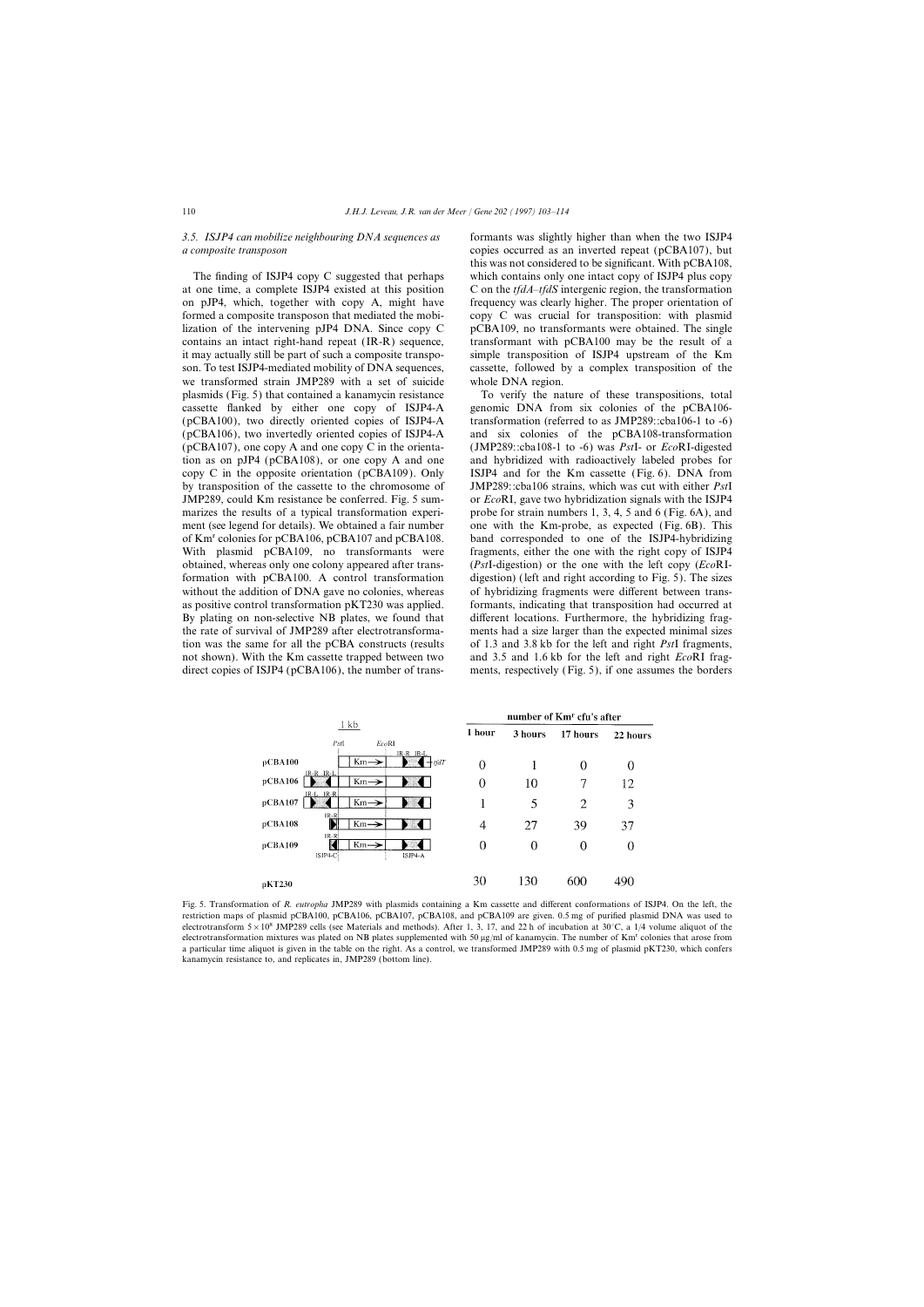

Fig. 6. Hybridization of *Pst*I- or *Eco*RI-digested total DNA from JMP289::cba106-1 to -6 (A and B, 1 to 6) or JMP289::cba108-1 to -6 (C and D, 1 to 6) with a probe for ISJP4 (A and C) or the Km cassette (B and D). The migration distance of standard-sized DNA fragments is given. Lanes that are labeled with 0 contain DNA from host strain JMP289.

of the transposed DNA to be contained within IR-R of **4. Discussion** the left copy and IR-L of the right copy of ISJP4. It seemed that a multiple transposition had taken place in In this paper, we report the discovery of element JMP289::cba106-2. *Eco*RI-digested total DNA gave ISJP4 on plasmid pJP4 from *R. eutropha* JMP134. Its three hybridizing bands with the ISJP4 probe, two of sequence bears the typical features of a prokaryotic which also hybridized with the Km probe. As for the IS-element. The translation products of the overlapping JMP289::cba108 strains, hybridization of *Pst*I- or ORF2 and ORF1 on ISJP4 indicate seven stretches of *EcoRI-digested DNA with the ISJP4 probe gave only* amino-acid sequences that are conserved in transposases one hybridization signal (Fig. 6C). The corresponding encoded by various members of the IS*5* group. Two of fragment should include the right, complete copy of these regions, segments F and G, actually correspond ISJP4 (Fig. 5) and indeed had sizes larger than the to the N3 and C1 signature sequences for the IS*4* family minimal size of 3.8 (for *PstI*) or 1.6 (for *EcoRI*) kb. (Rezsonary et al., 1993). Furthermore, the spacing For all strains, the *Pst*I fragment that hybridized with between regions N3 and C1 of the ISJP4 ORF1 translathe ISJP4 probe also did so with the Km probe, again tional product is typical of members of the IS*5* group as expected (Fig. 5). With the *Eco*RI-digested DNAs, a within this family. Both N3 and C1 have been shown different pattern was found with the Km probe to be similar to regions of the integrases of many (Fig. 6D); the corresponding fragments had sizes larger retroelements, and are presumed to be essential for than the expected minimal size of  $2.5 \text{ kb}$ . As for the transposition reaction (Rezsonary et al., 1993). pCBA106, transposition from pCBA108 seemed to have Segments A, B and E have previously been recognized

occurred at different locations on the chromosome. to be conserved between some IS*5* group members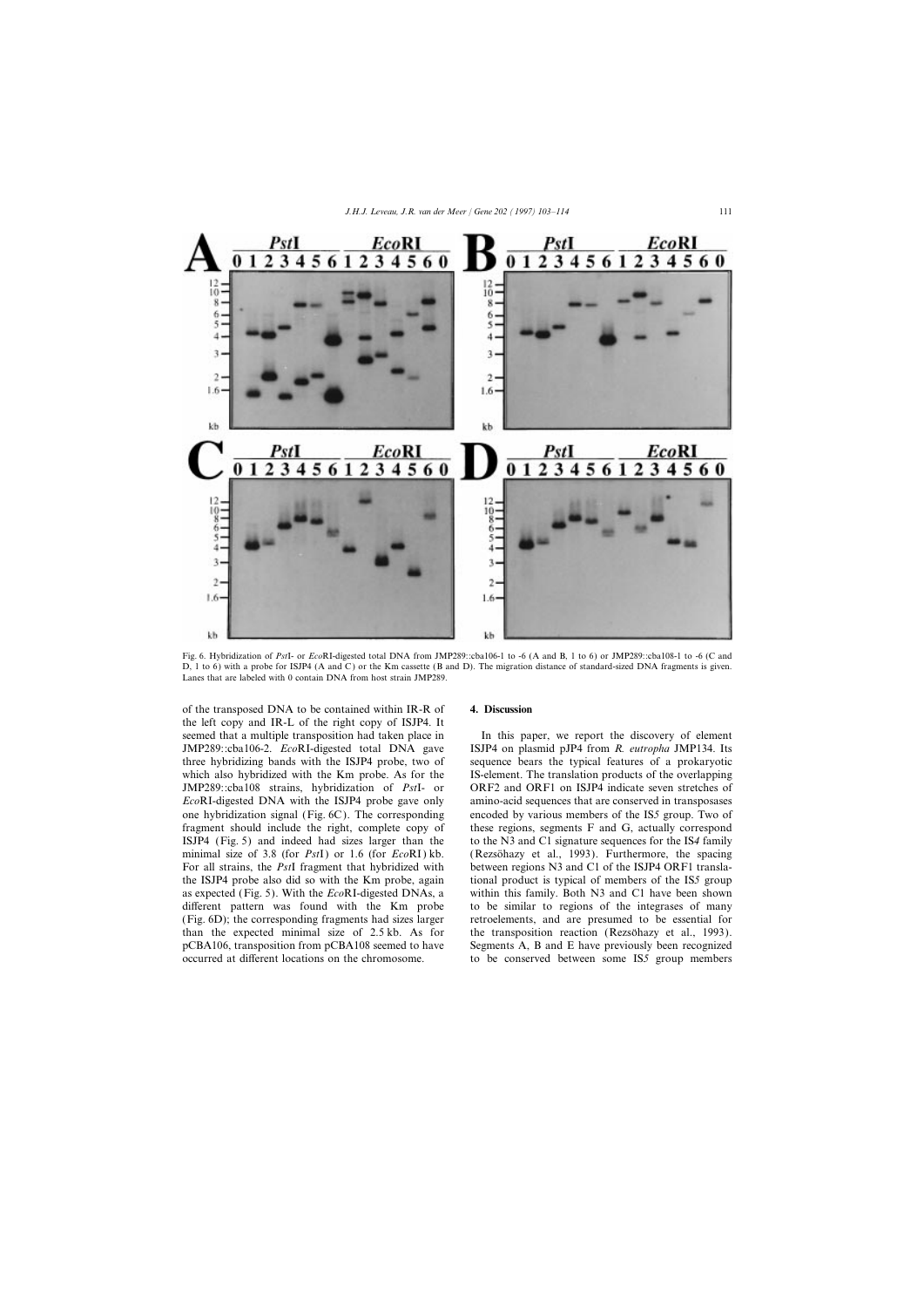been ascribed to these regions, or to segments C and D. not find a frameshift signal such as the proposed hepta-Interestingly, segment B encompasses a stretch of amino nucleotide of the type Y YYX XXZ (with Y, X and Z acids (GILVVFKT) similar to the ATP/GTP binding being any nucleotide) (Chandler and Fayet, 1993) on site motif A ( $[A,G]X_4GK[S,T]$ ) of several bacterial helicases (Hodgman, 1988).

region, yet placed in different reading frames. For some resembles a so-called non-heptanucleotide frameshift IS*5* group members with a similar organization, like signal (Chandler and Fayet, 1993). IS*402*, IS*427* and IS*869*, it has been proposed that ISJP4 is active and has recently undergone a simple translational frameshifting would fuse the two ORFs transposition event: our laboratory strain of *R. eutropha* and render one single protein in which all conserved JMP134 (pJP4) possessed an extra, chromosomally regions are present (Iversen et al., 1994). Translational located copy of ISJP4, whereas strains *R. eutropha* frameshifting is considered to be an important mecha- JMP222 and JMP289, two pJP4-cured derivatives of nism by which the transposition frequency of JMP134, lacked such a copy. Presumably, the originally IS-elements is controlled (Galas and Chandler, 1989), isolated *R. eutropha* JMP134 (pJP4) (Don and and was shown to occur for several IS-elements and Pemberton, 1981) contained no chromosomal copy of

(Iversen et al., 1994). However, no function has yet viruses (reviewed in Chandler and Fayet, 1993). We did the DNA sequence of ISJP4 ORF2. However, there is a stretch of 5 A-residues (GAA AAA CTG, whose ORF2 and ORF1 of ISJP4 are overlapping in a large position on the ISJP4 DNA is marked in Fig. 1), which



Fig. 7. (**A**) Comparison of the flanking sequences of ISJP4 copies A and B, and the ISJP4-duplicated region in the *tfdA*–*tfdS* intergenic region. Inverted repeats are indicated by arrows. Possible target site duplications, as discussed in the text, are shaded. Also given are the IR-L and IR-R boundaries of IS*402* (Ferrante and Lessie, 1991). (**B**) Single insertion event of ISJP4. The proposed target site TAA (or complementary TTA) appears either as a TAA or as a TTA direct repeat after insertion. ISJP4 DNA is represented by grey boxes. Inverted repeats IR-L and IR-R are drawn as black triangles. (**C**) Transposition and target duplication by a hypothetical composite transposon consisting of two copies of ISJP4. Note that after transposition, the left copy of ISJP4 is flanked by divergently oriented TAA trinucleotides (as was found for ISJP4 copy A on plasmid pJP4). (**D**) Location and orientation of ISJP4 DNA and their flanking trinucleotides on plasmid pJP4 relative to the *tfd* genes (not drawn to scale).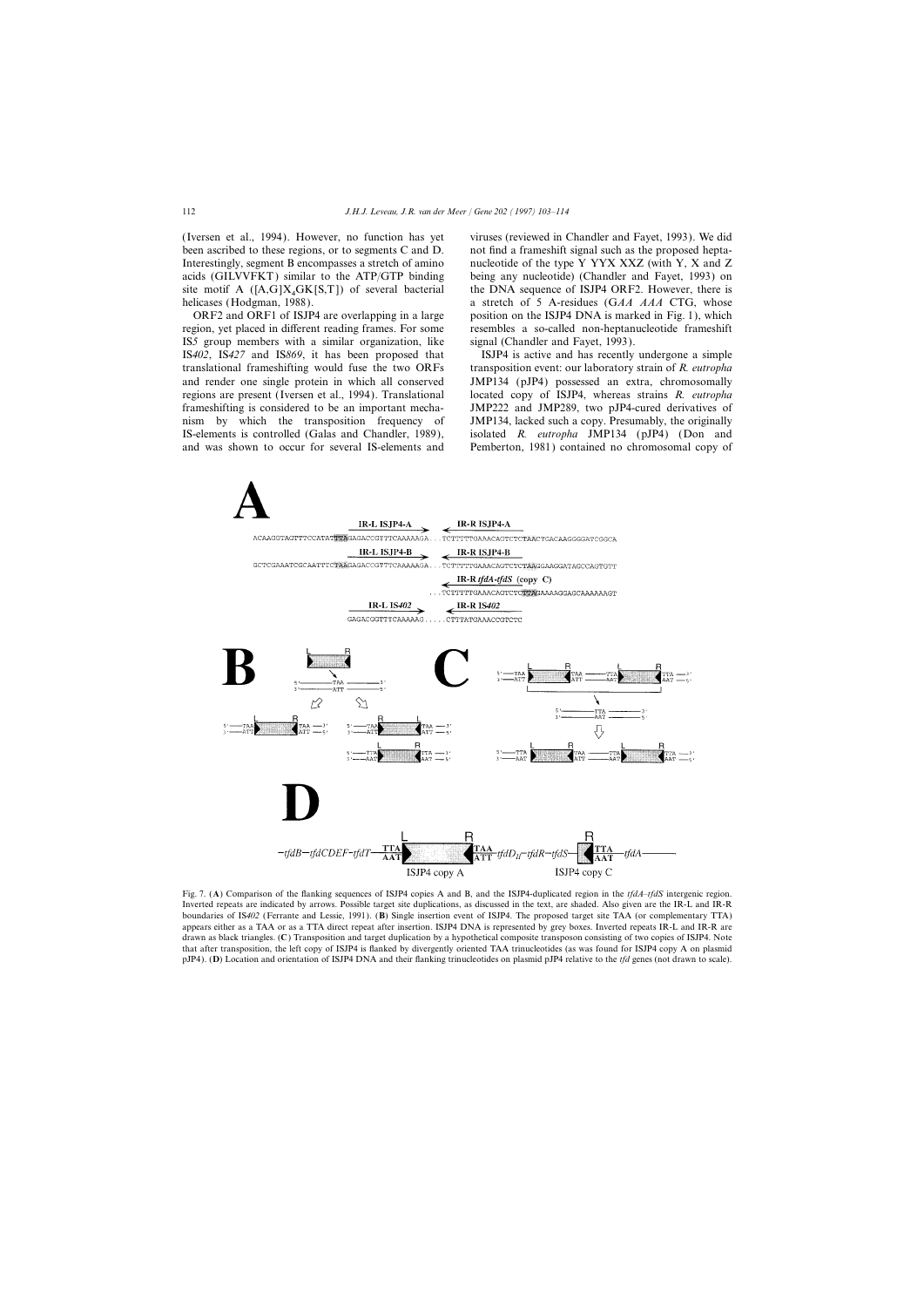ISJP4; only after strains JMP222 and JMP289 were that the latter plasmid harbours similar *tfd* genes to derived by curing JMP134 of plasmid pJP4, did ISJP4 pJP4, and in a similar organization, except that pJP4 on pJP4 in *R. eutropha* JMP134 undergo transposition, seems to have approximately 9 kb of additional DNA inserting a copy of itself into the chromosome of its between the *tfdA* and *tfdCDEF* genes (Top et al., 1995). host strain. Consequently, this event must have taken This seems exactly the size of the fragment encompassed place recently during storage or cultivation of strain by ISJP4 copy A and IR-R of copy C (Fig. 7D) It may JMP134 in the laboratory. indicate that ISJP4 was involved in the transposition of

the flanking DNA regions, we found that the largest it became partially deleted, leaving but a shred of itself possible inverted repeat (with one mismatch) that is in the *tfdS*–*tfdA* intergenic region. shared between the two copies is 19 bp in size and starts with 5′-AGAGAC..-3′ (Fig. 7A). This would be in agreement with the first three 5∞ nucleotides of other **References** IRs from IS<sub>2</sub> group memebers (Rezsöhazy et al., 1993), and especially those of element IS*402* (Fig. 7A). The Bagdasarian, M., Lurz, R., Ruckert, B., Franklin, F.C., Bagdasarian, TAA direct repeats flanking copy B and the TTa-TAA M.M., Frey, J., Timmis, K.N., 1981. Specific-purpose plasmid inverted repeats flanking copy A would be the evidence cloning vectors. II. Broad host range, high copy number, for the torget site duplication, either by a single insertion. for the target site duplication, either by a single insertion<br>event or by multiple transpositions (Galas and Chandler, The Chandler, M., Fayet, O., 1993. Translational frameshifting in the con-1989). So far, most IS5 members have a preference for trol of transposition in bacteria. Mol. Microbiol. 7, 497–503. TAA, TTA or TGA targets (Coucheron, 1993; de Chen, C.W., Yu, T.W., Chung, H.M., Chou, C.F., 1992. Disc Meirsman et al., 1990; Ferrante and Lessie, 1991; Iversen and characterization of a new transposable element, Tn4811, in at al. 1004; Jaine et al. 1004; van Spanning et al. 1005) Streptomyces lividans 66. J. Bacteriol. 174

et al., 1994; Laine et al., 1994; van Spanning et al., 1995)<br>
ISJP4, as it resides on plasmid pJP4, is probably part<br>
of a composite transposon, formed by copy A and, 9 kb<br>
away from copy A in the *tfdS-tfdA* intergenic re 71-bp incomplete copy of ISJP4. This copy still has the 1971. Properties of an R factor from *Pseudomonas aeruginosa*. IR-R sequence, flanked by a 5'-TTA-3' trinucleotide,<br>just like IR-L of copy A (Fig. 7A and D). Perhaps it<br>arose from a previous insertion of copy A, which resulted<br>its in Agrobacterium tumefaciens T37. Plasmid 24, 227–234. in the 5′-TTA-3′ repetition, as predicted from a double Don, R.H., Pemberton, J.M., 1981. Properties of six pesticide degradain plasmids isolated from *Alcaligenes paradoxus* and *Alcaligenes*<br>
conv **A** and C are actually still functional as a composite *eutrophus*. J. Bacteriol. 145, 681–686. copy A and C are actually still functional as a composite<br>transposon. However, the orientation of copy C is very<br>2,4-dichlorophenoxyacetic acid degradative plasmid pJP4. J. Bacteimportant. Composite transposition only occurred when riol. 161, 466–468. the IR-R of copy C was located in the opposite direction Ferrante, A.A., Lessie, T.G., 1991. Nucleotide sequence of IS*402* from **Pseudomonas cepacia. Gene 102, 143–144.** *Pseudomonas cepacia.* **Gene 102, 143–144.** *Pseudomonas cepacia.* **Gene 102, 143–144.** *Pseudomonas cepacia.* **Gene 102, 143–144.** *Pseudomonas cepacia.* **Gene 102, 143–144.** *Ps* sase protein encoded by copy A may act on the IR-L<br>of copy Bacterial insertion sequences. In: Berg,<br>of copy A, and use the properly oriented IR-R of copy<br>Microbiology, Washington, DC, pp. 109–162. C instead of that of copy A (Fig. 7D). A somewhat Gerhardt, P., Murray, R.G.E., Costilow, R.N., Nester, E.W., Wood, similar situation is known for transposon Tn*10*, which W.A., Krieg, N.R., Phillips, G.B., 1981. Manual of Methods for is about 9.3 kb in size and flanked by a functional General Bacteriology. American Society for Microbiology, Washing-(IS10-Right) and non-functional (IS10-Left) IS copy<br>
(Kleckner, 1989). The non-functionality of IS10-Left is<br>
the result of an inactivated transposase gene. However,<br>
Hammerschmidt, S., Hilse, R., van Putten, J.P., Gerardy the functional transposase specified by IS10-Right can element. EMBO J. 15, 192–198. act on the extremity of IS10-Left to promote transposi-<br>
Hansen, J.B., Olsen, R.H., 1978. Isolation of large bacterial plasmids<br>
and characterization of the P2 incompatibility group tion of the c. 6.7-kb DNA fragment in between the two<br>elements.<br>Was ISJP4 involved in shaping the 2,4-D catabolic<br>Was ISJP4 involved in shaping the 2,4-D catabolic<br>was  $\frac{135, 227-238}{25, 227-238}$ .

gene organization on plasmid pJP4? DNA rearrange-<br>ments, such as duplications and deletions, are common bacteria. J. Bacteriol. 172, 6557–6567. ments, such as duplications and deletions, are common bacteria. J. Bacteriol. 172, 6557–6567.<br>
Features of IS-elements (Galas and Chandler, 1989) and Hodgman, T.C., 1988. A new superfamily of replicative proteins. features of IS-elements (Galas and Chandler, 1989) and<br>their involvement in horizontal gene transfer is undebat-<br>Iversen, T., Standal, R., Pedersen, T., Coucheron, D.H., 1994. IS1032 of plasmids pJP4 and pEMT1 (Top et al., 1995) showed 32, 46–54.

By aligning the outside ends of copies A and B and this DNA to pJP4. Perhaps, in the process of doing so,

- 
- 
- Chen, C.W., Yu, T.W., Chung, H.M., Chou, C.F., 1992. Discovery
- 
- Datta, N., Hedges, R.W., Shaw, E.J., Sykes, R.B., Richmond, M.H.,
- 
- 
- 
- 
- 
- 
- 
- 
- 
- 
- able (van der Meer et al., 1992). A previous comparison from *Acetobacter xylinum*, a new mobile insertion sequence. Plasmid